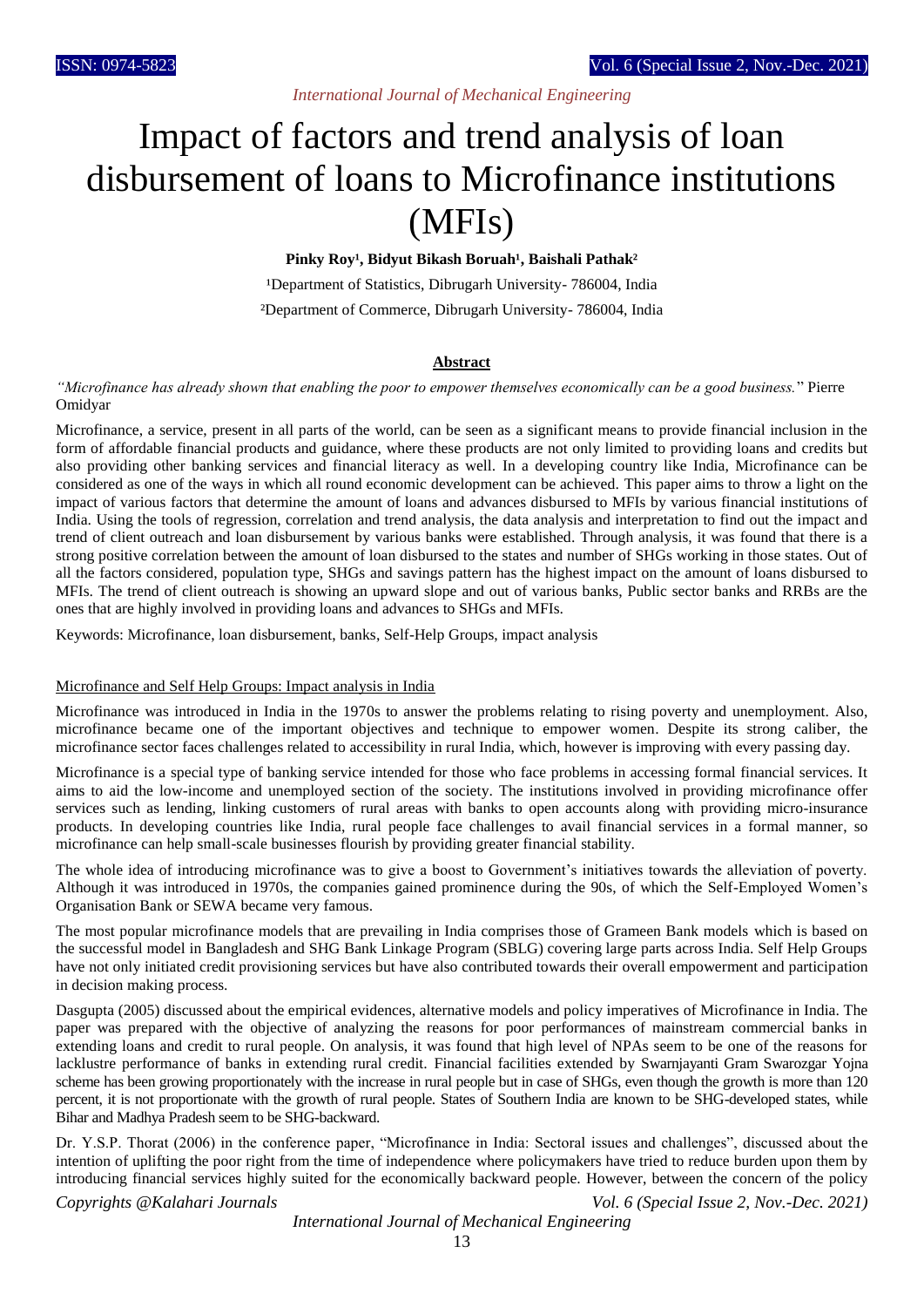makers and the quality of effort employed to empower them, there has been a gap. The success envisioned out of the efforts could not be achieved for a variety of reasons; mainly, deficiencies in policy design, infirmities in implementation and the inability of the government to desist from resorting to measures such as loan waivers. This is where the concept of Microfinance was accepted as a paradigm for delivering financial services to the poor in a sustainable manner consistent with high repayment rates. It was found that Microfinance has helped in reducing poverty through increase in income, have led households to spend more on education, led to the reduction in child mortality in certain areas and so on. It can be concluded that microfinance encourages various stakeholders to innovate, learn and replicate, which has facilitated the NGOs to include certain micro-insurance products to their portfolios for the betterment of the poor.

Rupa (2014) in the paper, "A Study on Financial Performance of MFIs in India" analysed the financial performance of MFIs in India based on the data collected from the Microfinance Information Exchange from the fiscal year 2007 to 2011. Descriptive statistics were used as tools for statistical analysis, through which it was found that in terms of overall financial performance, Indian MFIs has better ROE and OSS. They have exhibited higher financial revenue by assets, the yield on gross portfolio (nominal) and lower operating expense by assets. However, it was still not sufficient to cover the total financial expenses. It could be concluded that, despite impressive growth in the microfinance sector, the country's economically backward section of the society could still be improved with sufficient regulatory measures and governance combined with the cooperation of banks, donors, NGOs and other players in the country.

Sharif Mohd. (2018), in the paper, "A Study on the Performance of Microfinance Institutions in India", emphasized on the role of Microfinance Institutions in the development of India. It analysed the growth in loan availed and loan outstanding by MFIs during the years 2015-2017. There was a decrease in the trend of loan advanced to MFIs during the time period, whereas, loans outstanding to MFIs increased subsequently during 2015-17. Upon analysis, it was further found that, apart from few states, the business models of MFIs has become urban-centric as the clientele rate in rural areas have declined over the years. The highest increase in rural customers could be seen in Andaman & Nicobar Islands (267%) followed by Jammu & Kashmir (17 %).

This paper is prepared to study the impact of various factors (rural population, literacy rate, GDP, savings with SHGs etc.) that determine the amount of loan disbursement to Microfinance Institutions in the country. The main reason which served as a driving force to take up this problem is to understand the main elements that lead people to avail microfinance services. The paper will also highlight on the trend of savings by Self-Help Groups with public sector banks, private sector banks and co-operative banks within a span of 10 years along with the growth in client outreach of MFIs from 2001 to 2020.

Objectives of the study

- to analyse the impact of various factors in the disbursement of loans to MFIs
- to determine the trend of savings by SHGs with public and private sector commercial banks and co-operative banks
- to study the growth rate of borrowers from MFIs over a period of 20 years

# Research Methodology

 Source of data: The study is primarily based on secondary data. For the purpose of analysis, data is collected from the latest Microfinance Report by NABARD, 2020, Sa-Dhan 2020, RBI Index, Census etc.

- Type of research: Quantitative and descriptive
- Time Period:
- i) For regression analysis: one year data (2020)
- ii) For trend analysis: ten years data (2010-2020)
- iii) For client outreach: 2001-2020
- Statistical tools and techniques: Regression Analysis, Correlation, Trend Analysis

Data Analysis and Interpretation:

### Model Specification:

Regression analysis is a study to see the nature and extent of relationship between two or more variables and with a view of predicting the value of one variable from the others. Mainly, the regression analysis helps to determine how the value of dependent variable changes with the change of independent variable, considering other independent variables as fixed (Montgomery, 2005). It is an attempt to study the effects or relationship between a dependent variable and a number of independent variables. With regard to this study, the dependent variable is the amount of loan disbursed and the independent variables are population in a state (PS), number of self- help groups in a state (NSHG), savings of self- help groups (SSHG), rural population of state (RPS), literacy rate of the state (LR), GDP of state (GDP), female population of state (FPS)

The model for the study can be specified as,

 $Y = \beta_0 + \beta_1 x_1 + \beta_2 x_2 + \beta_3 x_3 + \beta_4 x_4 + \beta_5 x_5 + \beta_6 x_6 + \beta_7 x_7 + e_{ij}$ 

Where  $y =$  amount of loan disbursed to the states (ALDS)

 $x_1$  = population in a state (PS)

 $x_2$  = number of self-help groups in a state (NSHG)

*Copyrights @Kalahari Journals Vol. 6 (Special Issue 2, Nov.-Dec. 2021)*

*International Journal of Mechanical Engineering*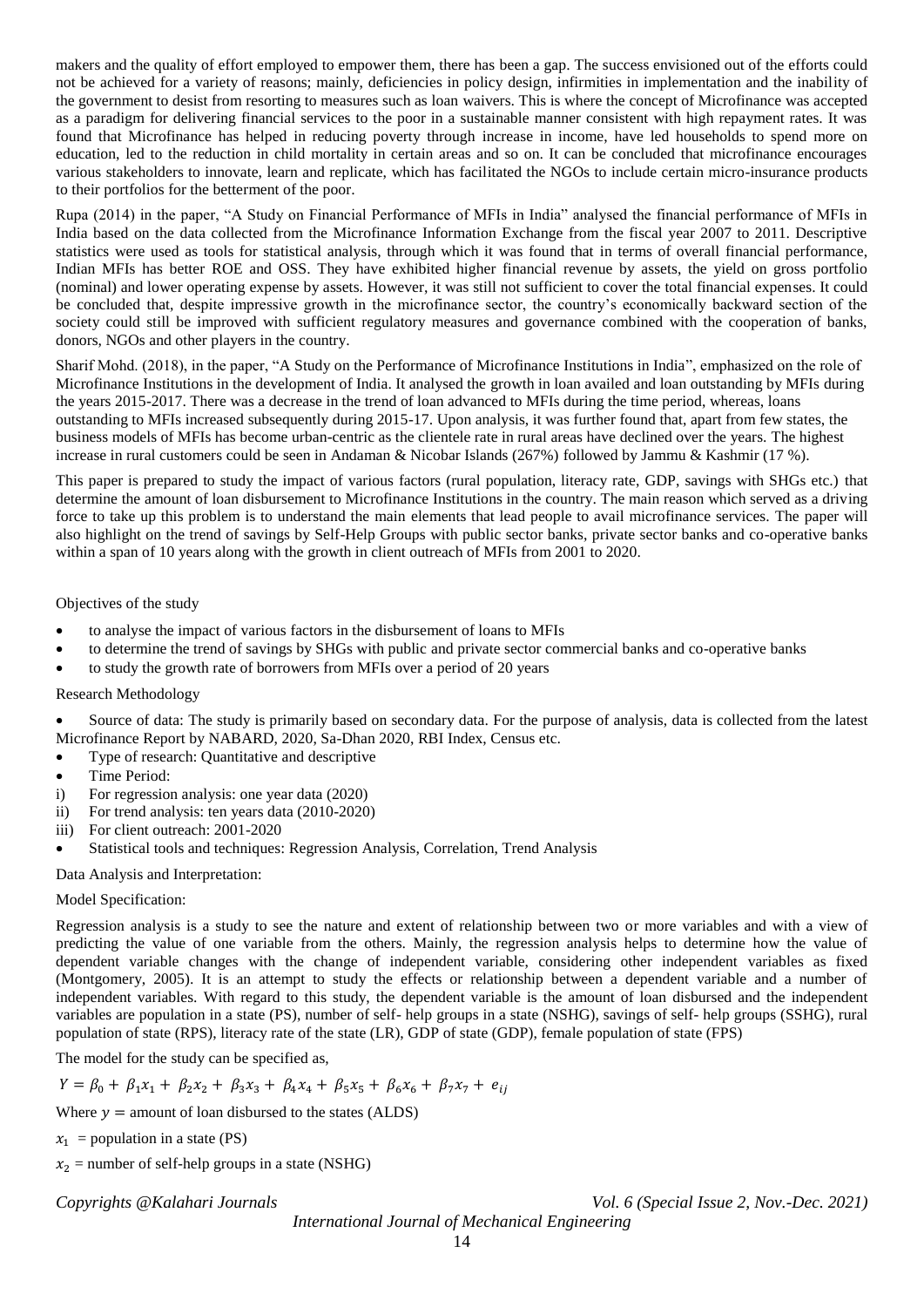$x_3$  = savings of self-help groups (SSHG)

 $x_4$  = rural population of state (RPS)

 $x_5$  = literacy rate of the state (LR)

 $x_6$  = GDP of state (GDP)

 $x_7$  = female population of state (FPS)

The model can be re specified as

 $ALDS = \beta_0 + \beta_1(PS) + \beta_2(NSHG) + \beta_3(SSHG) + \beta_4(RPS) + \beta_5(LR) + \beta_6(GDP) + \beta_7(FPS) + e_{ij}$ 

Where,  $\beta_1, \beta_2, \ldots, \beta_7$  are regression coefficients estimated from the dataset. They represent the marginal effect of regressors on the amount of loan disbursement to the SHGs.  $\beta_0$  and  $e_{ij}$  respectively the constant (intercept) and the error term.

Table 1: Regression results

|                                            | Coefficients | <b>Standard</b><br>Error | t Stat     | $P-value$ | Lower<br>95% | Upper<br>95% | Lower<br>95.0% | Upper<br>95.0% |
|--------------------------------------------|--------------|--------------------------|------------|-----------|--------------|--------------|----------------|----------------|
| Intercept                                  | 8009.058     | 20365.9                  | 0.039972   | 0.568399  | $-402422$    | 418439.9     | $-402422$      | 418439.9       |
| Population<br>(thousands)                  | $-23.4661$   | 11.79899                 | $-1.98882$ | 0.036573  | $-47.6352$   | 0.70306      | $-47.6352$     | 0.70306        |
| No. of SHG                                 | 0.237661     | 0.09863                  | 2.409614   | 0.02279   | 0.035626     | 0.439696     | 0.035626       | 0.439696       |
| $\sigma$ f<br><b>Savings</b><br>SHG(lakhs) | 0.938893     | 0.173443                 | 5.413259   | 8.97E-06  | 0.583611     | 1.294176     | 0.583611       | 1.294176       |
| Rural population                           | $-0.25893$   | 2.162894                 | $-0.11971$ | 0.905565  | $-4.68942$   | 4.17156      | $-4.68942$     | 4.17156        |
| Literacy                                   | $-92.894$    | 2490.495                 | $-0.0373$  | 0.270511  | $-5194.44$   | 5008.654     | $-5194.44$     | 5008.654       |
| GDP(lakhs                                  | $-0.00131$   | 0.000738                 | $-1.77685$ | 0.036461  | $-0.00282$   | 0.0002       | $-0.00282$     | 0.0002         |
| Female<br>population                       | 60.87687     | 30.21826                 | 2.014572   | 0.053645  | $-1.02244$   | 122.7762     | $-1.02244$     | 122.7762       |

In table 1,

LD= Amount of loan disbursements to the SHGs state wise.

 $\beta_1, \beta_2, \beta_3, \ldots, \beta_7$  = coefficients which represents the marginal effects of regressors or explanatory variables on the amount of loan disbursed to the SHGs and  $\beta_0$  and  $e_{ij}$  respectively the constants (intercept) and disturbance terms.

From Table 1, the regression model obtained is,

 $Y = 8009.058 - 23.466x_1 + 0.2376x_2 + 0.9388x_3 - 0.2589x_4 - 92.984x_5 - 0.0013x_6 + 60.876x_7$ 

Here  $x_1, x_2, x_3, \ldots$ ,  $x_7$  denote their actual meanings. Here the constant value 8009.058 is the intercept, which represent the total output of amount of loan disbursement given that all predictors are zero, all the other factors are considered as constant. The coefficients of  $x_1$  (population of state),  $x_4$  (rural population),  $x_5$ (literacy) and  $x_6$  (GDP) are -23.466, -0.2589, -92.894 and -0.0013 implies the magnitude by which the amount of loan disbursement is state-wise decrease per unit change in  $x_1$ ,  $x_4$ ,  $x_5$ ,  $x_6$ , that mean all these factors population in states, rural population of states, literacy rate and GDP of states have negative impact on amount of loan disbursement. Otherwise the coefficients of  $x_2$ ,  $x_3$  and  $x_7$  of 0.2376, 0.9388 and 60.87 respectively indicate that how much the amount of loan disbursement would increase per unit change in  $x_2$ ,  $x_3$  and  $x_7$ .

Table 2: Multiple Correlation and Coefficient of determination.

| <b>Regression Statistics</b> |          |
|------------------------------|----------|
| Multiple R                   | 0.963811 |
| R Square                     | 0.928932 |
| <b>Adjusted R Square</b>     | 0.911165 |
| <b>Standard Error</b>        | 94083.65 |
| Observations                 | 36       |

The R value of 0.9638 shows that there exist a strong positive relationship between amount of loan disbursement as dependent variable and population in a state (PS), number of self-help groups in a state (NSHG), savings of self-help groups (SSHG), rural

*Copyrights @Kalahari Journals Vol. 6 (Special Issue 2, Nov.-Dec. 2021)*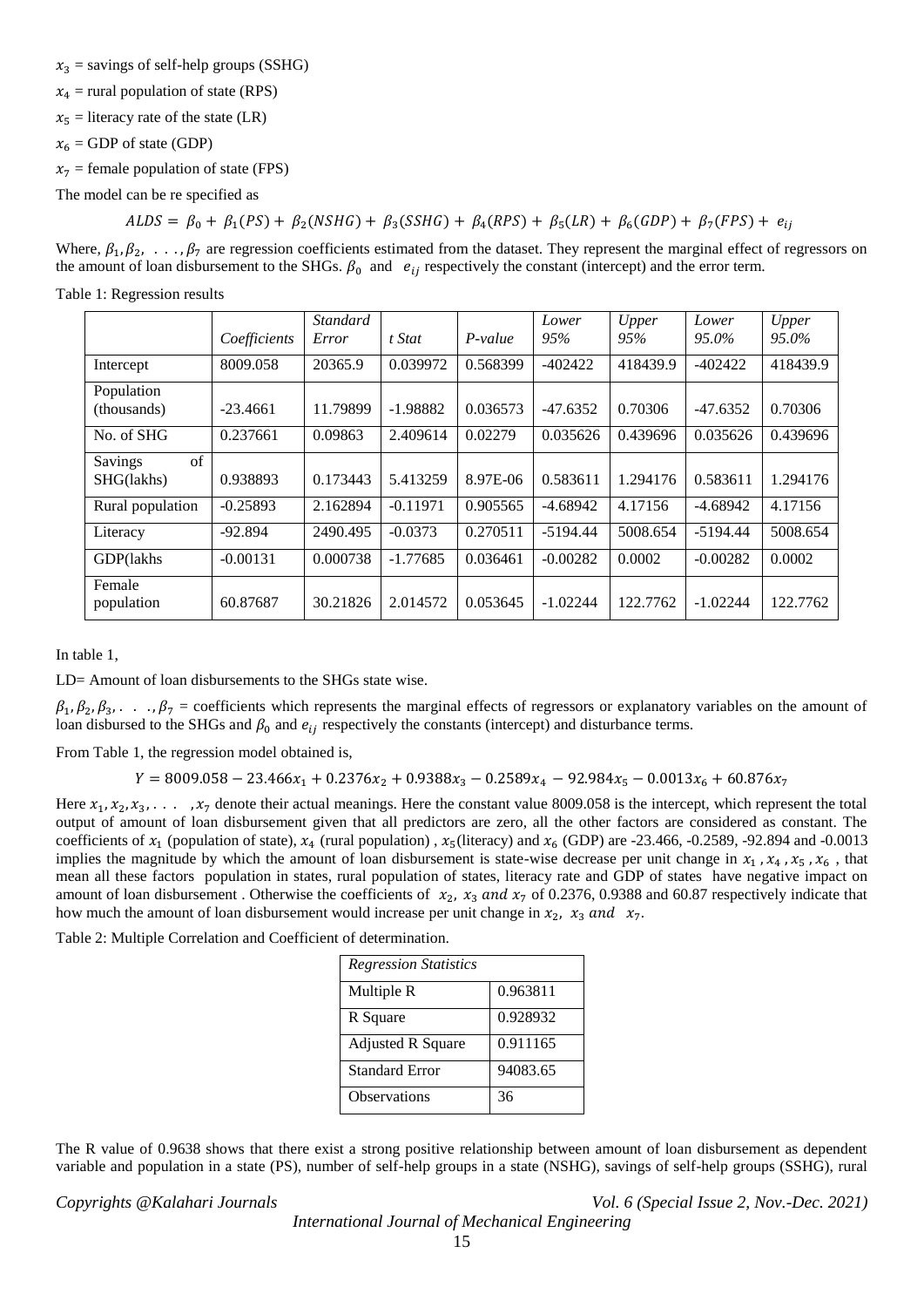population of state (RPS), literacy rate of the state (LR), GDP of state (GDP) and female population of state (FPS) as independent variables. This implies that behavioral pattern of these predictors affect the amount of loan disbursement to the states. The  $R^2$ value of 0.9209 indicates that 92.09% of the variations in loan disbursement to the states is explained by predictor variables.

# ANOVA

Table 3: Analysis of variance

| <b>ANOVA</b> |    |            |              |          |                |
|--------------|----|------------|--------------|----------|----------------|
|              | df | SS         | MS           |          | Significance F |
| Regression   |    | $3.24E+12$ | $4.63E+11$   | 52.28418 | 2.09E-14       |
| Residual     | 28 | $2.48E+11$ | $8.85E + 09$ |          |                |
| Total        | 35 | $3.49E+12$ |              |          |                |

If the hypothesis  $H_0: \beta_1 = \beta_2 = \beta_3 = \beta_4 = \beta_5 = \beta_6 = \beta_7$  (the model is not significant)

 $H_1: \beta_i = \beta_k$ , atleast one *i* (model is significant)

|                             | loan<br>disbursed                 | Population<br>(thousands) | No.<br>of<br><b>SHG</b> | Savings<br>of<br>SHG(lakhs) | Rural<br>population | Litera<br>cy          | GDP(lak<br>hs)  | Female<br>population |
|-----------------------------|-----------------------------------|---------------------------|-------------------------|-----------------------------|---------------------|-----------------------|-----------------|----------------------|
|                             |                                   |                           |                         |                             |                     |                       |                 |                      |
| loan disbursed              | $\mathbf{1}$                      |                           |                         |                             |                     |                       |                 |                      |
| Population<br>(thousands)   | 0.424070<br>99                    | 1                         |                         |                             |                     |                       |                 |                      |
| No. of SHG                  | 0.769815<br>081                   | 0.736088774               | $\mathbf{1}$            |                             |                     |                       |                 |                      |
| Savings<br>of<br>SHG(lakhs) | 0.943983<br>028                   | 0.448616992               | 0.73610<br>7657         | $\mathbf{1}$                |                     |                       |                 |                      |
| Rural<br>population         | 0.381792<br>35                    | 0.956074825               | 0.66779<br>4147         | 0.399610703                 | 1                   |                       |                 |                      |
| Literacy                    | $\overline{a}$<br>0.236904<br>975 | $-0.45808285$             | 0.36054<br>96           | $-0.254264255$              | 0.4699080<br>61     | $\mathbf{1}$          |                 |                      |
|                             |                                   |                           |                         |                             |                     |                       |                 |                      |
| GDP(lakhs)                  | 0.419256<br>663                   | 0.79778541                | 0.75229<br>1083         | 0.44322515                  | 0.6552118<br>52     | $\sim$<br>0.178<br>55 | $\mathbf{1}$    |                      |
| Female<br>population        | 0.474548<br>021                   | 0.997678367               | 0.76821<br>031          | 0.496999601                 | 0.9484726<br>36     | $\sim$<br>0.445<br>69 | 0.81466<br>4252 | 1                    |

From the table (), it is observed that p- value  $(2.09E-14) < 0.05$  level of significance. We therefore reject the null hypothesis  $H_0$ and conclude that model is significant.

To serve the second objective of the study, a trend analysis was conducted to find out the progression of savings by various Self-Help Groups with Public Sector banks, Regional Rural Banks, Private Sector banks and Co-operative banks.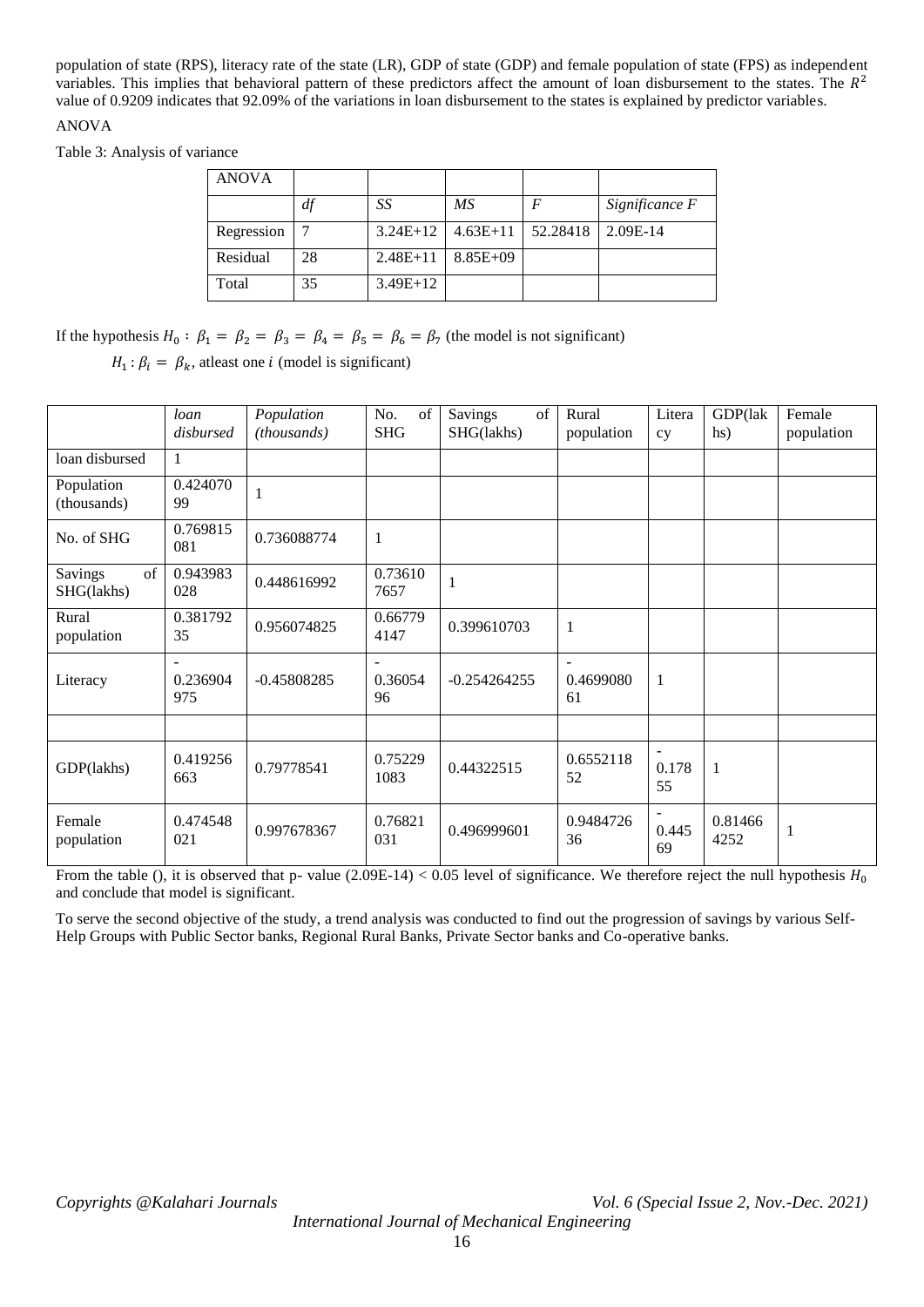

Fig: YEARLY LOAN DISBURSEMENT OF BANKS

From the above figure, it is seen that Public sector banks provide maximum loans to SHGs followed by Regional Rural Banks with respect to loan disbursement. An increasing trend can be seen for both banks over the years, however, in 2020-21, there was a sharp fall in loan disbursements by Public sector banks. Regional Rural banks, too, recorded a decrease in the amount of loan advanced to SHGs during 2020-21. For private sector and co-operative banks loan disbursement is significantly lower as compared to other two.

To see the trend of loan disbursements of different banks, we draw the trend lines and they are shown below:



*Copyrights @Kalahari Journals Vol. 6 (Special Issue 2, Nov.-Dec. 2021) International Journal of Mechanical Engineering*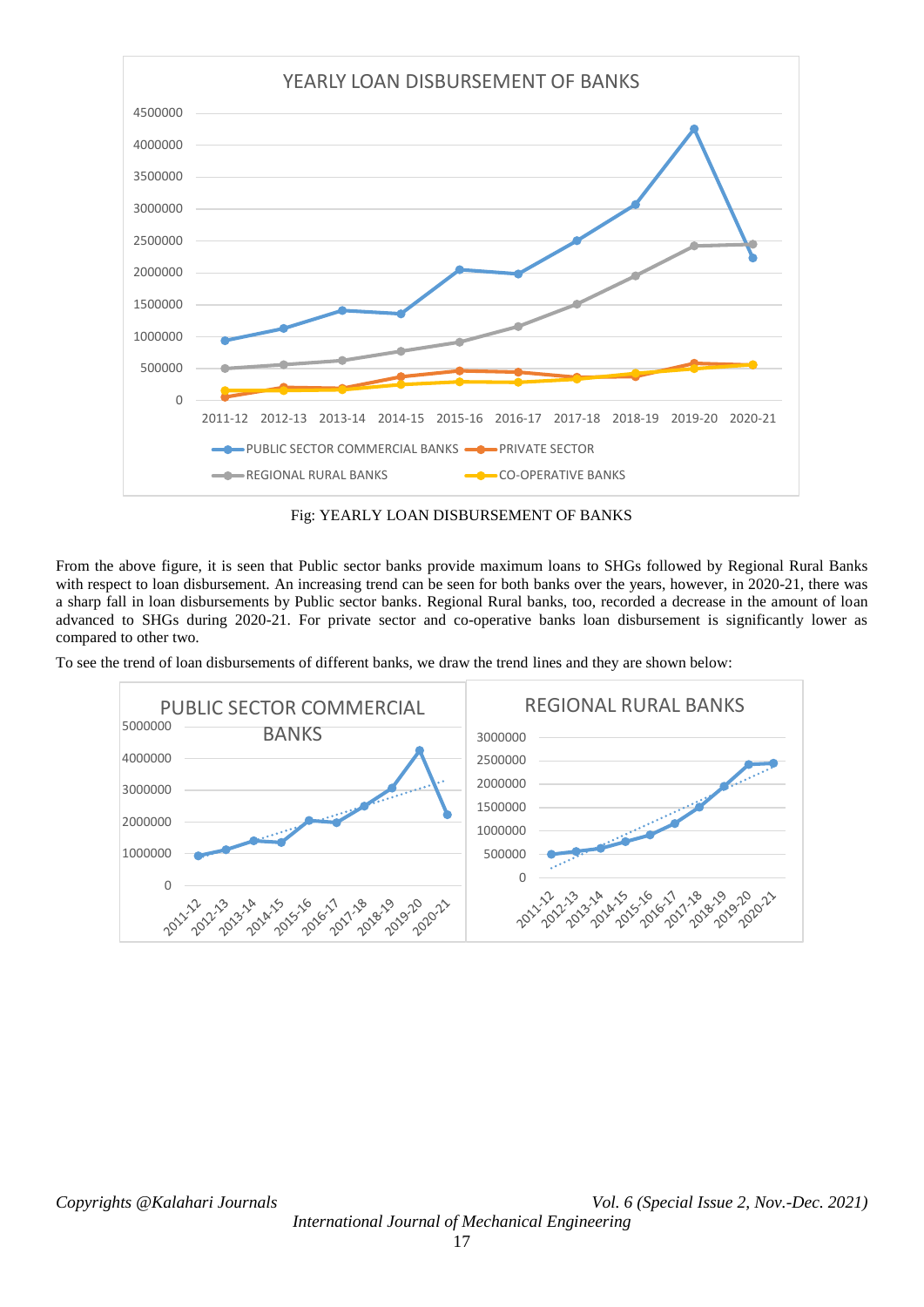

Fig: Trend of Loan disbursement

From the figures, it is seen that, trend is in upward direction for all the banks. From time series plotting for public sector bank, loan disbursement does not have a smooth increase yearly, but for regional rural bank it is seen that there is almost a stable increase in loan disbursement over the years. For public sector banks the loan disbursement fluctuates very frequently, a little bit of fluctuations also seen in case of co-operative banks as well.



# CLIENT OUTREACH BY MICROFINANCE INSTITUTIONS

Source: Sa-Dhan 2020

From the above chart, it can be seen that the total number of clients served by MFIs stood at 423 lakh as on 31 March, 2020. There is a decline of 1.46% in client outreach in 2019-20 as the number has gone down to 423 lakh from 429 lakh in 2018-19. As BFIL was acquired by IndusInd Bank in 2020, hence its results are not included in the above data. In 2018-19, BFIL alone had 74 lakh clients out of total clientele of 429 lakh. Although, client outreach in 2019-20 can be seen has decreased but actually there is a growth of 16% (factoring in BFIL's exit as an MFI).

There has been a substantial growth in client outreach of MFIs from 2005 to 2011, reaching a level of 317 lakh. This trend declined during 2012 and 2013 and the number of clients dropped to 275 lakh. There was again an increase in 2014 and the client level reached to 330 lakhs. This trend continued till 2016 and reached an all-time high of 399 lakh, again dipped in 2017, but bounced back to reach a level of 429 lakhs in 2019. On analysis it was found that that most of these clients were served by NBFC-MFIs at a rate of 83%.

# **CONCLUSION**

Microfinance and Self Help Groups form a backbone for the overall development in a developing country like India. From letting rural people connect with financial institutions and their services to encouraging unemployed and poor people to aim for a startup, MFIs and SHGs have played a huge role in transforming financial inclusion from a mere concept to reality. This paper was

*Copyrights @Kalahari Journals Vol. 6 (Special Issue 2, Nov.-Dec. 2021)*